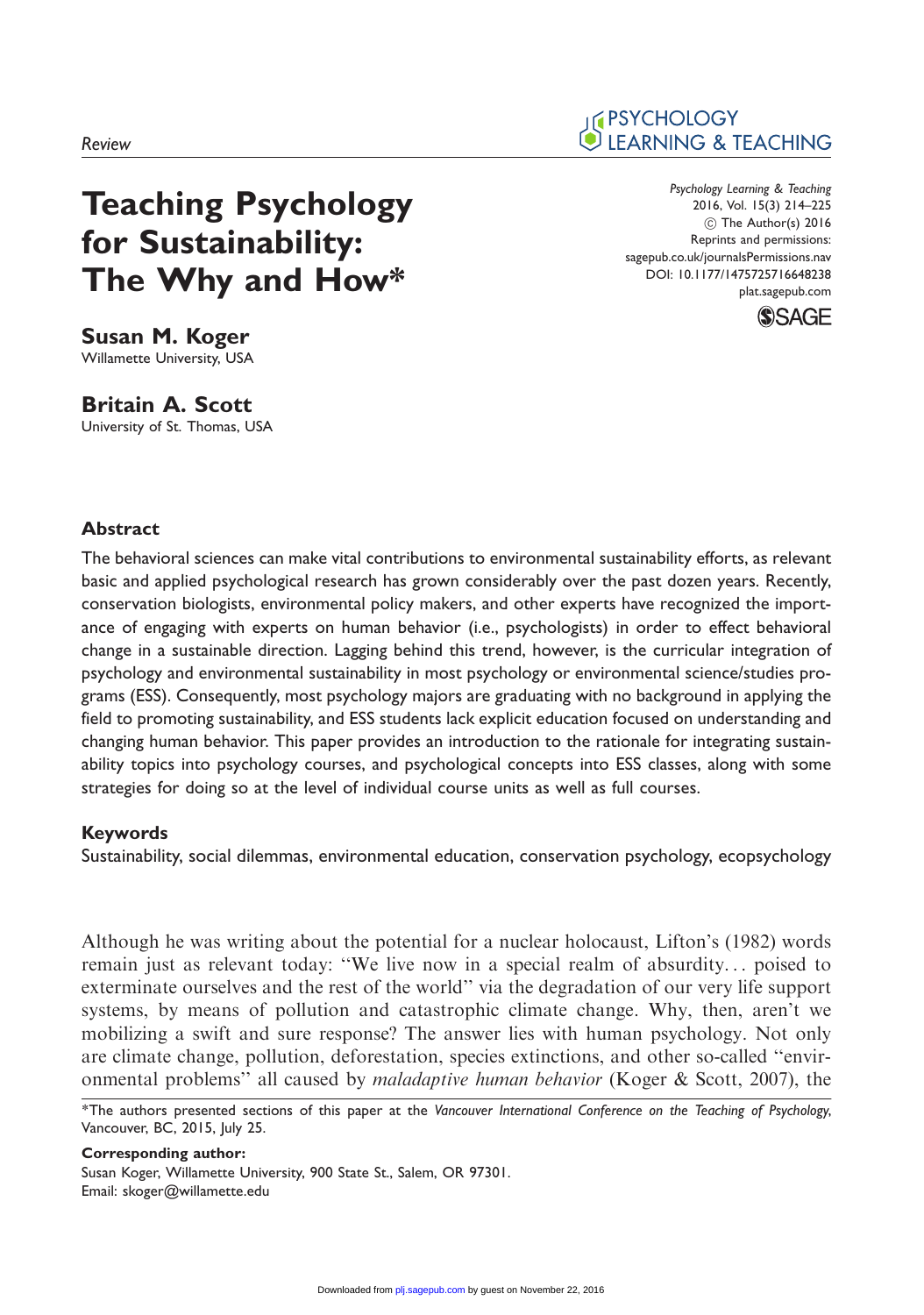basis of our relative failure to respond effectively, at least thus far, also rests within the thoughts, attitudes, feelings, values, norms, and decisions driving unsustainable actions (Gifford, 2011). Consequently, psychological research is critical to understanding why people behave in unsustainable ways, and for designing interventions to motivate behavioral change (Gardner & Stern, 2002; Kazdin, 2009; Koger & Winter, 2010; Scott, Amel, Koger, & Manning, 2016; van Trijp, 2014).

Paradoxically, however, the fundamental connection between psychology and sustainability is absent from most undergraduate curricula. The majority of Psychology majors graduate with no background in applying the field to promoting sustainability, and Environmental Science/Environmental Studies (ESS) students typically lack explicit education focused on understanding and changing human behavior (Koger & Scott, 2007). In the following sections, we will provide some background and strategies for rectifying this disconnect, both within Psychology and ESS courses.

## Sustainability-Related Psychology

Research on the psychology of environmental sustainability emerged from three directions. The earliest psychological research on environmental issues originated in the 1970s, alongside growing public concern about air and water pollution and nuclear waste. Most of this research was conducted within the domain of *environmental psychology*, but only a minority of environmental psychologists study nature-related topics (e.g., how spending time in nature restores people's ability to pay attention and cope with stress (Berman, Jonides, & Kaplan, 2008; Gifford, 2014)).

In the 1990s, holistic thinkers calling themselves *ecopsychologists* began promoting the idea that modern living erodes people's connection to nature, leaving them developmentally deprived and psychologically distressed (Roszak, 1992; Roszak, Gomes, & Kanner, 1995). Convinced by this notion, some clinicians incorporate ecopsychological therapies into their practices. Their goal is to revive a connection to non-human nature that may help people feel better and also guide them to behave in more environmentally friendly ways (e.g., Buzzell & Chalquist, 2009). Empirical research testing the validity of the ecopsychological premise materialized over the past decade; for example, several researchers have created measures to operationally define ''connection to nature'' (reviewed in Tam, 2013).

A third label describes the work of researchers in traditional branches of psychology (primarily social, behavioral, and cognitive) who study how to promote pro-environmental behaviors (such as energy conservation) and decrease anti-environmental behavior (e.g., material consumption). Conservation psychology is defined as the study of the interactive relationships between humans and the rest of nature, with a particular focus on applying psychological theory and research to enhance conservation of natural resources (Saunders, 2003; see also Clayton & Myers, 2015). Some, but not all, environmental psychologists and ecopsychologists see their work fitting this definition.

Against this backdrop rest at least five arguments for teaching psychology for sustainability:

1. As noted above, "environmental" problems are actually behavioral problems. There is currently a profound mismatch between the ways in which humans (particularly in the U.S. and other Western industrialized nations) meet their needs and wants, and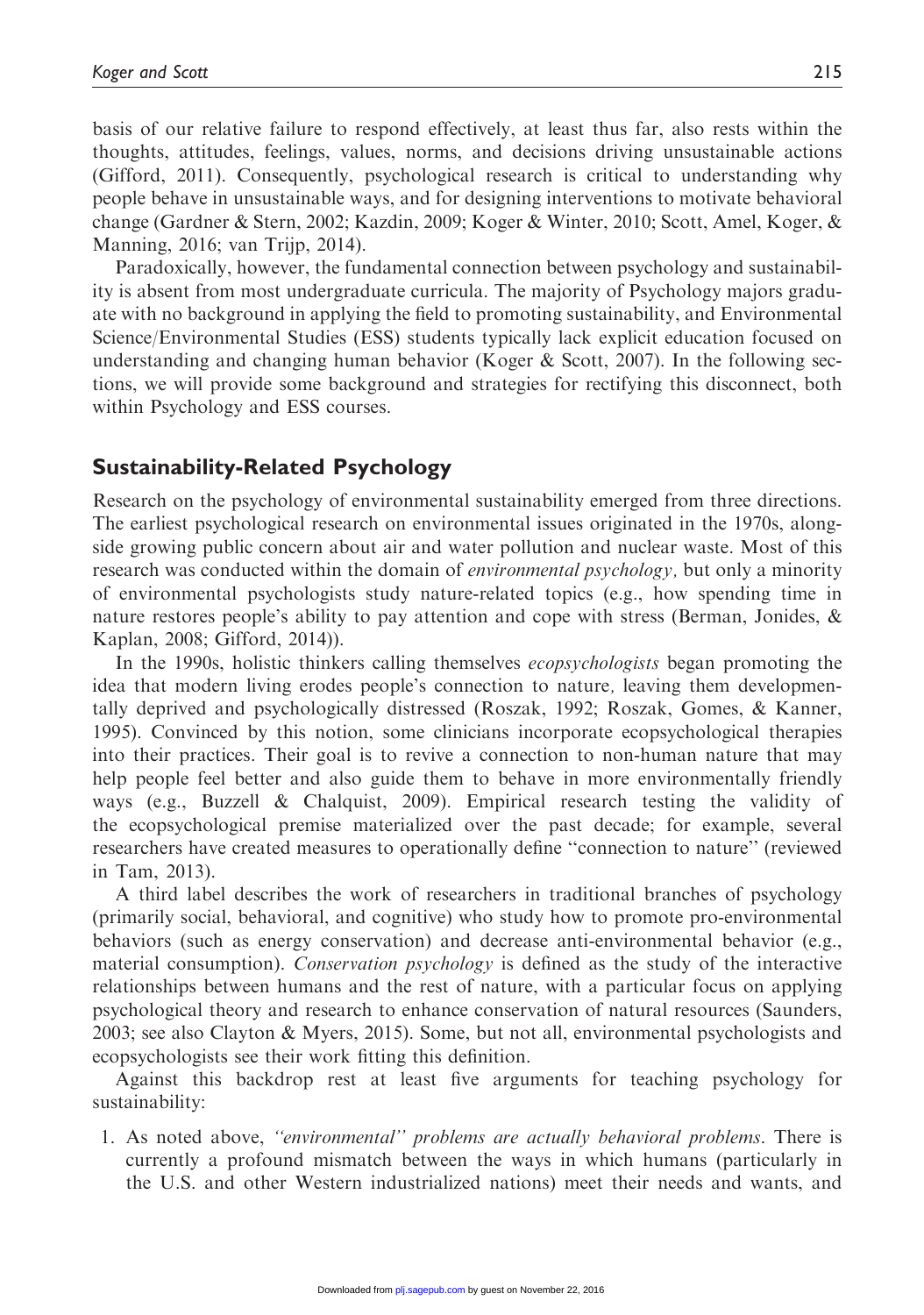the natural processes that maintain ecological integrity. ''Eighty-three percent of the world's population now live in countries that use more bio-capacity to support production activities than they have available within their boundaries. The deficit is covered through overexploitation... (e.g., through overharvesting and overfishing), net import of resources, and the use of the global commons (for instance, by emitting  $CO<sub>2</sub>$  from fossil fuel into the atmosphere)'' (Galli, Wackernagel, Iha, & Lazarus, 2014, p.125).

- 2. What's bad for the planet is bad for human health and well-being. For instance, rapidly accumulating evidence links chemical pollutants to birth defects, developmental/intellectual disabilities, Parkinson's disease, various forms of cancer, immunosuppression, and reproductive abnormalities (see reviews in Grandjean & Landrigan, 2014; Koger, 2009; Scott et al., 2016). Epidemic prevalence of mental health challenges such as depression, anxiety, and substance use/abuse is linked to materialistic values and resource overconsumption (Brown & Kasser, 2005; Kasser, 2003), and possibly to psychological disconnection from the natural world (Conn, 1998; Roszak et al., 1995). Perhaps most importantly, global warming is widely recognized as the ''biggest global health threat of the twenty-first century,'' including risks to both physical and psychological health (Costello et al., 2009, p. 1693).
- 3. In contrast, what's good for the planet is good for human health and well-being. Various ''sustainable'' practices including experiences in natural settings promote healthy child development, subjective well-being, and other measures of health promotion and reduced stress (reviewed in Hartig, Mitchell, deVries, & Frumkin, 2014). Likewise, a sense of connection to nature (''nature-relatedness''; Nisbet, Zelenski & Murphy, 2011) along with mindfulness practices are linked to pro-environmental behavior, health, and happiness (Ericson, Kjønstad, & Barstad, 2014).
- 4. Psychologists are increasingly applying their expertise to environmental issues, and certainly the urgency of the consequences of a changing climate speaks to the relevance and timeliness of integrating psychology and sustainability (Clayton  $\&$  Myers, 2015; Harré, 2011; Jones, 2015; Koger & Winter, 2010; Scott et al., 2016; Swim et al., 2011).
- 5. There is a moral imperative for applying the accumulated wisdom from the behavioral sciences to solving contemporary social problems (Swim et al., 2011). Just as it is ''wrong to wreck the world'' (Moore & Nelson, 2011), we have a shared responsibility to help create a more sustainable society (see also Harré, 2011).

Although it would be naive to suggest that any one academic discipline will provide all of the solutions to contemporary environmental crises, psychology has a lot to offer for understanding the roots of environmental destruction, the psychological forces maintaining it, and what it will take for people to change. Ways in which the various sub-disciplines of psychology can be taught as they relate to sustainability are described elsewhere (Koger & Scott, 2007, 2013, 2014; Koger & Winter, 2010; Scott & Koger, 2014; see also http://teachgreenpsych.com); thus, we will not repeat much of that content here. Rather, the following sections focus on social dilemmas and some potential solution approaches because (a) these ''dilemmas'' underlie most if not all of our environmentally problematic behavior (Gifford, 2014); (b) students can easily relate to the concept, and there are a number of applicable class exercises (Koenig & Reyns, 2012; Koger, Scott, & Manning, 2016); (c) social dilemmas can be explored through the lens of many aspects of psychology as well as other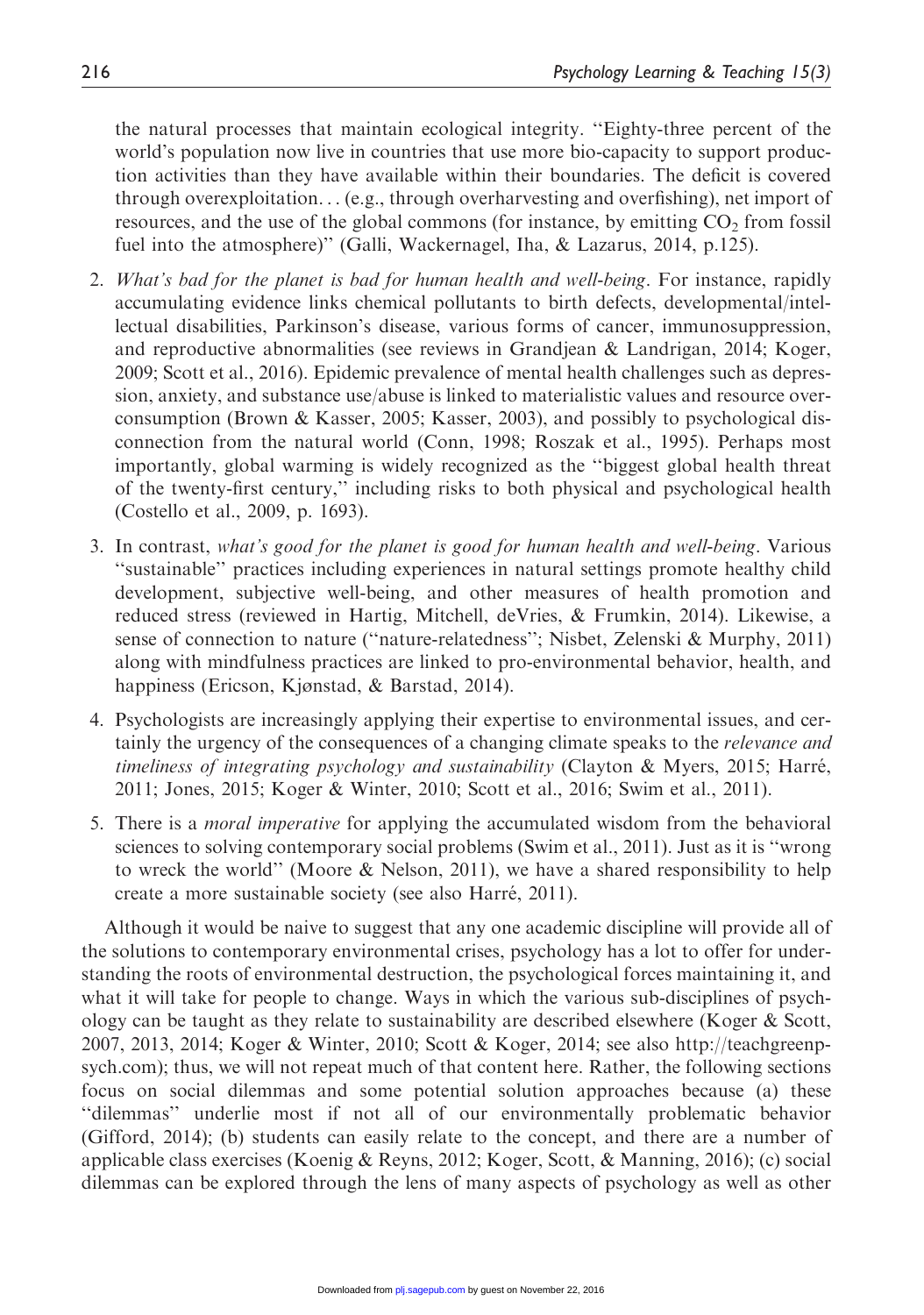disciplines, including ecology, economics, politics, sociology, and philosophy; and d) they thus offer an opportunity to integrate across disciplinary ''silos,'' which are less apparent in most researchers' current work (Gurung et al., 2014). In fact, both intra- and interdisciplinary collaborations are urgently needed in order to address pressing social concerns including climate change, pollution, and other environmental and public health challenges (e.g., Smith, Positano, Stocks, & Shearman, 2009).

We hope that instructors can use this material as a starting point for incorporating sustainability into various courses: As ''units'' in traditional psychology courses (Introductory, Social, Cognitive, Learning and Behavior, Emotion and Motivation, and Health), as a thematic application that is infused throughout an existing course, or as a full course. Please note that a thorough review of *Psychology for Sustainability* is available in Scott et al. (2016); see also Koger and Scott (2012) for an introduction to a special issue of *Ecopsychology* on teaching environmentally focused psychology; and note that Aronson, Wilson and Sommers (2016) and Myers (2012) address sustainability in their social psychology texts.

## Me versus We: Social Dilemmas

Many aspects of ''The American Dream'' involve over-consuming and damaging limited resources, such as driving single-occupant cars, living in large homes, transporting highly packaged foods and other goods across long distances, and dumping toxic wastes into oceans and the atmosphere. These actions generally reflect the power of short-term, selfinterest, where pleasure, status, and convenience trump the longer-term costs to be suffered by the larger group (Gardner & Stern, 2002). Such commons dilemmas occur when individuals are tempted by personal benefits to overuse and degrade a shared resource. Hardin's (1968) description of the ''tragedy of the commons'' is the classic example: If individual farmers who graze their cows on a limited piece of common land allow too many of their own animals to graze there, overgrazing will ruin the land for everyone. The immediate consequence benefits the individual, but the long-term consequences punish the group, usually including the self-interested farmer. Similarly, individuals find themselves in a public goods dilemma when they must decide whether to contribute to a pooled resource, such as paying higher taxes to fund the local bus system.

In general, these *social dilemmas* (also known as *social traps*) can be framed in terms of operant learning in behavioral psychology, where immediate reinforcers are more compelling than delayed costs (i.e., self-control problems; Skinner, 1953). Likewise, the perceived costs of behavior change represent a significant barrier, even given the promise of much larger ultimate benefits or averted punishers. Cognitive psychologists would point to temporal discounting to describe the supremacy of short-term self-interest. The potentially adverse, future consequences of climate change are discounted, particularly in comparison to the definite and immediate costs of taking action; that is, concrete current costs are much more salient than abstract future ones (Weber, 2010). These proximal factors are compounded by cognitive limitations on quantitative reasoning: it is difficult to comprehend abstract statistics about the number of people who will likely suffer from the impacts of global warming (Bennett, 2008); most people react more strongly to environmental threats after reading a story about a personally salient individual, rather than statistics concerning thousands or even a million potential victims (Slovic, 2007; Slovic & Slovic, 2004–2005).

From an evolutionary perspective, it was likely more adaptive for our ancestors to focus on immediate needs and risks rather than longer-term concerns. Planning and worrying for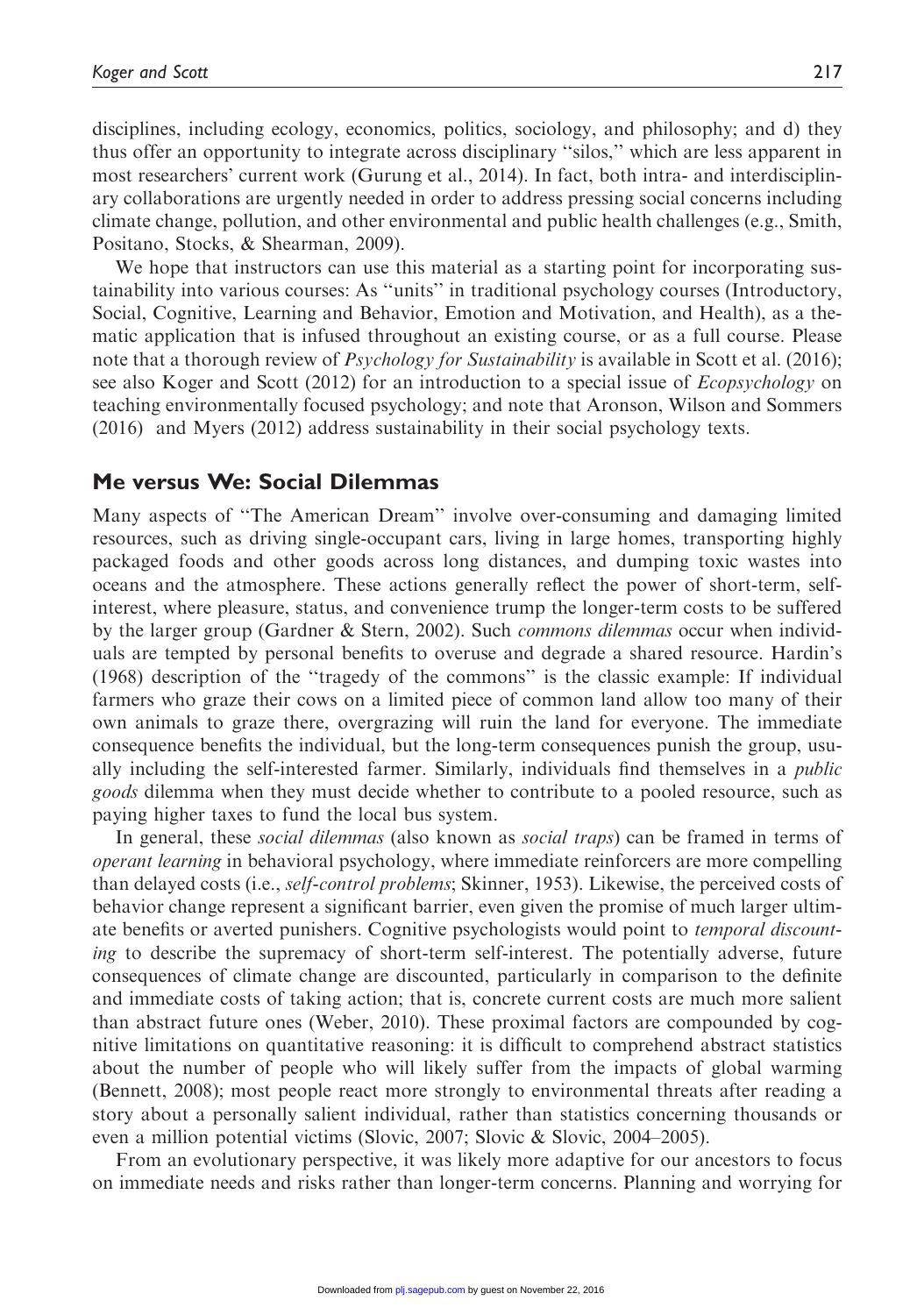the future are relatively recent functions made possible by the comparably young frontal lobes. Some researchers propose a dual-process or continuum-based model of cognition, placing automatic, intuitive, rapid, and emotional (i.e., evolutionarily older, including limbic system) processing on one end, and more deliberate, intentional, slow, and analytic (prefrontal cortical) mechanisms on the other (e.g., reviewed in Osman, 2004). Unsustainable actions may thus result from weak pro-environmental intuition or emotion; strong antienvironmental affect due to immediate, salient rewards such as pleasure from or convenience with the unsustainable option; along with rational analysis that reveals clearer benefits and typically lower costs for the unsustainable choice (Menzel, 2013). Comparably, Slovic and colleagues (2002) described the ''affect heuristic'': if people enjoy an activity, they judge the risks low and the benefits high, and vice versa (disliking an activity leads to high risk, low benefit judgments).

Although emotion can be a powerful motivator of behavior change in a sustainable direction (Weber, 2006), it also has the potential to overwhelm or produce psychic numbing (Gregory, 2003; Lifton, 1982) or other psychological defenses related to identity, emotional withdrawal, and resignation (Lertzman, 2012). To quote Skinner (1991), ''the principle modus operandi of [environmental] organizations is to frighten people, rather than offer them a world to which they will turn because of the reinforcing consequences of doing so'' (p. 28). In fact, messages about the predicted catastrophic consequences of climate change can actually increase anti-environmental behavior: Dire messages threaten people's ''deeply held beliefs that the world is just, orderly, and stable. Individuals overcome this threat by denying or discounting the existence of global warming, and this process results in decreased willingness to counteract climate change'' (Feinberg & Willer, 2011, p. 34). Such messages can also drive a more intense defense of the ''American way of life'' (i.e., cultural materialism), and attempts to enhance personal self-esteem, including via status symbols derived from material consumption (terror management theory; Dickinson, 2009). In other words, both personal and collective defense mechanisms (Freud, 1936/1946), including denial of responsibility, rationalization, distancing, and suppression serve to protect people from the internal conflict generated by knowingly engaging in unsustainable consumption practices (Norgaard, 2011; Stich & Wagner, 2012).

In addition to emotional defenses, a ''finite pool of worry'' (Weber, 2006), leads most people to focus on immediate priorities related to work and family, rather than risks related to climate change, which (so far) seem largely uncertain, delayed, or geographically distant (Gattig & Hendrickx, 2007; Leiserowitz, 2007). Sustainable action is thus unlikely to follow from fear-based appeals, particularly if people do not receive specific instruction about why and how to make changes (Grundy & Osbaldiston, 2006), if they have low levels of selfefficacy, or if they believe that the change will not make much overall impact (see review of motivational theories related to sustainable behaviors in Scott et al., 2016; Chapter 8).

Within the context of social psychology, social dilemmas reflect the *free-rider problem*, i.e., ''if others aren't changing, why should I?'' (Capstick, 2013). The diffusion of responsibility model is thus relevant. Frantz and Mayer (2009) applied Latane and Darley's model of helping behavior to the issue of climate change, arguing that (a) the "emergency" isn't (yet) directly salient; (b) it isn't clear who is responsible for taking action; (c) it isn't evident which behaviors are most impactful; and (d) infrastructure, convenience, habits, and (unsustainable) norms can all interfere with pro-environmental behavior.

It is clear that evolutionary/biological influences are compounded by a socio-cultural paradigm of individual rights and limited responsibilities, which leads to the incorrect but prevalent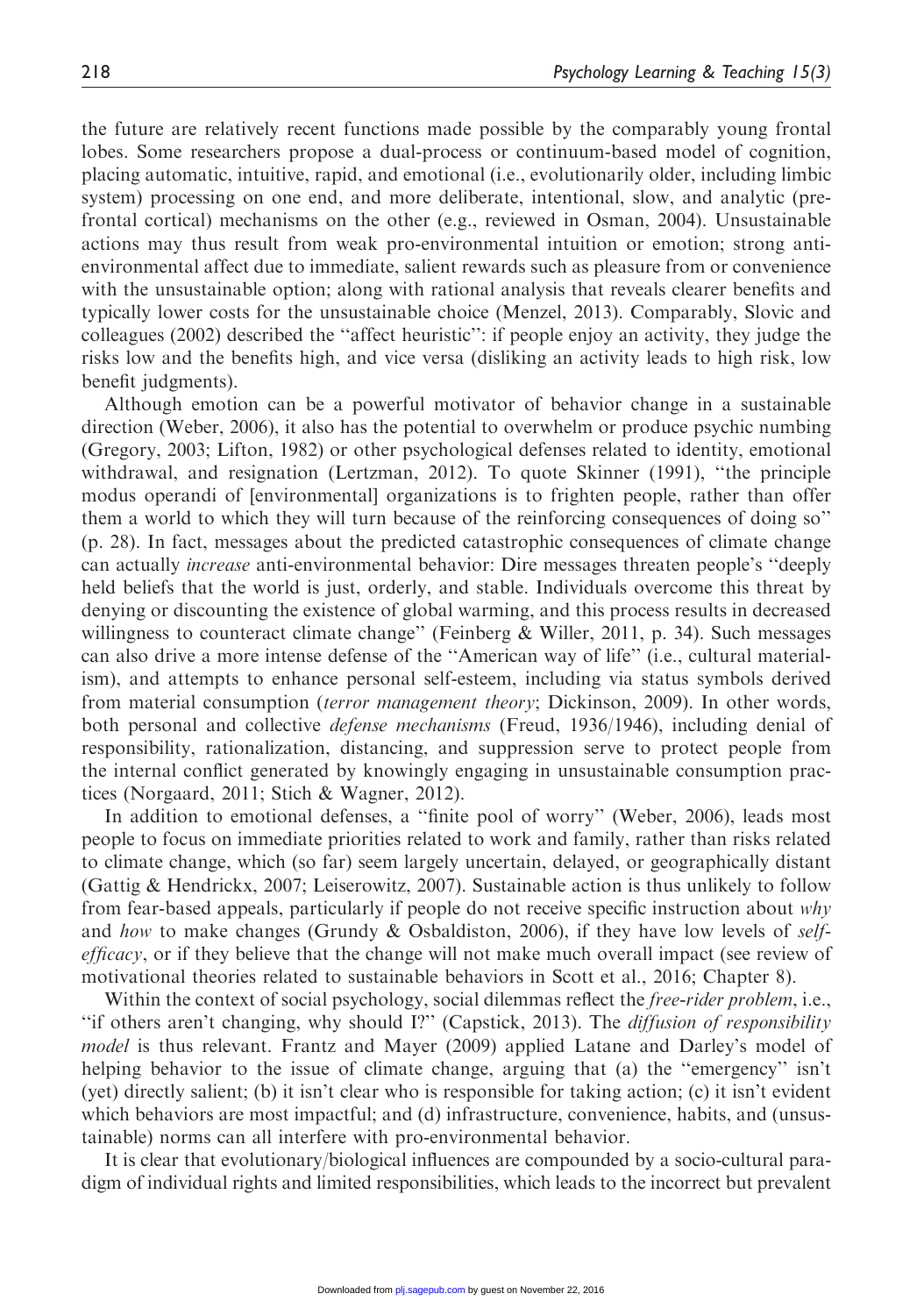assumption that one person's actions are insignificant (Smith, 2015; i.e., ''a drop in the ocean'' and associated fatalism; Capstick, 2013), along with other cognitive, emotional, and social mechanisms that can interfere with sustainable actions. However, this broad understanding of the influences maintaining social dilemmas can also inform strategies to overcome them, as reviewed in the following sections (see also Gifford, 2014; Osbaldiston & Sheldon, 2002).

# Moving from Me to We: Solution Approaches

Hardin (1968) argued that governmental laws, regulations and incentives are needed to promote widespread prosocial behavior on the part of the public, and although these techniques can be effective, individuals can also take steps to narrow the gap between their own short- and long-term interests. For instance, one can deliberately alter short-term consequences to align with longer-term outcomes. Refusing to buy a parking permit at one's workplace to promote use of alternative modes of transportation; setting a limit on the amount of money one is willing to spend on gas, packaged foods, or other commodities; implementing a point/reward system for riding one's bike a certain number of times per week; or developing another ''self-control project'' to align with environmental concerns can alter behavior. Doing so not only reduces one's own *ecological footprint*, but also provides a *model* of sustainable behavior to friends and family; i.e., serving as an antecedent stimulus or prompt for eliciting similar behaviors from others, and thereby initiating *positive social* norming. Further, making change at any level is empowering and enhances feelings of self-efficacy, which creates a positive feedback loop (the more empowered one feels, the more action one is often willing to take).

Recent research suggests that it is possible to increase environmental engagement by promoting a future orientation (e.g., via priming techniques: ''imagine your life circumstances four years from now''), while simultaneously minimizing immediate concerns (''e.g., overcoming opposition to the initial costs of solar energy production'') (Arnocky, Milfont, & Nicol, 2013). Exposure to scenes from nature may also reduce temporal discounting. In one recent series of studies, participants who viewed photographs of landscapes from natural settings (vs man-made urban environments) were less likely to discount future rewards, measured by selecting a larger, delayed reward rather than a smaller, immediate one (van der Wal, Schade, Krabbendam, & van Vugt, 2013). The authors attributed their findings to participants' concern for the future, as opposed to self-control or mood. ''This is an important result because *delay of gratification* is an essential ingredient for promoting individual and social change'' (van der Wal et al., 2013, ital. added).

A number of approaches grounded in social psychology and social cognition can likewise contribute to ''triumph over the commons dilemma,'' including reducing uncertainty about personal impacts; strengthening social relationships via a sense of belonging to community (social identity) and enhanced interpersonal trust; as well as incentives, including social and intrinsic reinforcers (van Vugt, 2009). Research suggests that when people are reminded of the personal relevance of their ecological harmful actions, they are more willing to forgo immediate benefits and make contributions for the benefit of the group, because they recognize that acting for the common good is acting in self-interest (Milinski, Sommerfeld, Krambeck, Reed, & Marotzke, 2008; Ostrom, Burger, Field, Norgaard, & Policansky, 2007). Likewise, studies have shown that people will forgo immediate personal reinforcers for longer term group goals if they identify with the group and feel responsible toward it (Dawes, 1980; van Vugt, 2002), rather than an ''us vs them; their problem isn't my problem''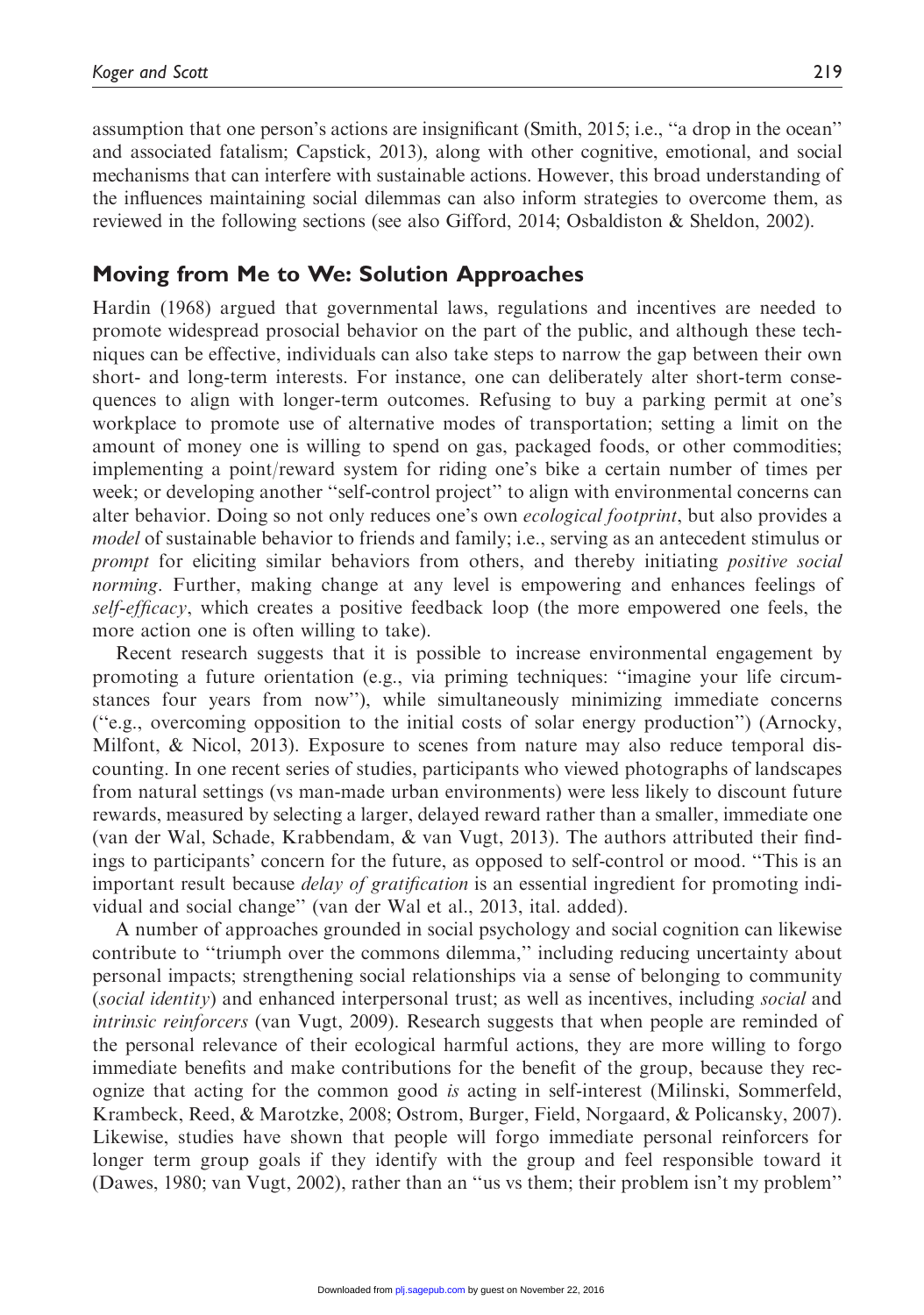philosophy. Even in competitive situations where others are acting ''greedy,'' people who hold pro-environmental values can exhibit self-restraint when the consequences of collective self-interest are salient (Sussman, Lavallee, & Gifford, 2015).

Although several thinking distortions can defend against anxiety and concurrently maintain social dilemmas (''I'm only one person;'' ''That's just human nature''), it is possible to undermine the commons dilemma by pointing out the flipsides (e.g., have students generate counter-arguments) (Smith, 2015; see also Lappe's (2011) description of thought traps and the conversely empowering "thought leaps"). Likewise, the predictions from terror management theory regarding attempts to enhance personal self-esteem when faced with anxiety concerning one's mortality can include efforts to leave a legacy, such as contributing to the sustainability of one's community and other prosocial behaviors (Wade-Benzoni, Tost, Hernandez, & Larrick, 2012). In general, self-transcendent values are associated with proenvironmental behavior (e.g., Milfont, Sibley, & Duckitt, 2010). Relatedly, Weber (2010) concluded that actions stemming from ''moral or social responsibility may hold out the best prospects for sustainable action,'' rather than affect- or analysis-based decisions. Some studies suggest that morality can be *induced*, for instance, by sermonizing about "group benefit, exploitation... ethics, and so on'' (Dawes, 1980, p. 188), or by promoting altruistic ideals and the Golden Rule (Edney & Bell, 1983).

Because ''what's good for the planet is also good for us'' (Scott et al., 2016), recognizing the personal and short-term benefits of sustainable lifestyles may ultimately over-ride the short-term hedonic pleasures obtained via materialism and consumption; i.e., pursuit of eudaimonic well-being via values clarification and committed action (e.g., Kashdan & Ciarrochi, 2013). Positive feedback loops can support this relationship: Prosocial behavior increases subjective well-being, which, in turn, promotes more prosocial behavior (Ericson et al., 2014). It is possible that spiritually-oriented initiatives emphasizing mindfulness, interconnectedness with both human- and non-human nature, sense of community, and belief in something greater than one's self may enable a collective ''recovery movement'' that holds promise for escaping the grasp of social dilemmas (Koger, 2015). Calling for a ''Golden Rule 2.0'' could help inspire acting towards future generations in ways one would have liked prior generations to act (Revkin, 2010).

Mindfulness practices are receiving much research and popular attention for their positive effects on physical and mental health, and may be a critical skill for promoting sustainable behaviors for a number of reasons (reviewed in Ericson et al., 2014) relevant to resisting social dilemmas:

- . Being ''here and now'' enables greater intentional deliberation and evaluation of the consequences of one's actions, including environmental impact (vs unconscious, habitual and unsustainable behaviors):
- . Mindfulness can help avoid the ''hedonic treadmill'' of prioritizing materialistic consumption and financial wealth:
- . Mindfully clarifying and acting in accordance with core values is intrinsically reinforcing, and can promote sustainable behavior; and
- . Mindfulness can stimulate empathy and compassion, including for non-human nature.

Experiences in natural settings, including outdoor mindfulness-based practices, have important therapeutic and restorative impacts via reducing sympathetic nervous system activity (Park, Tsunetsugu, Kasetani, Kagawa, & Miyazaki, 2010) and restoring attentional capabilities (Kaplan, 1995; Staats, van Gemerden, & Hartig, 2010). In contrast, when one is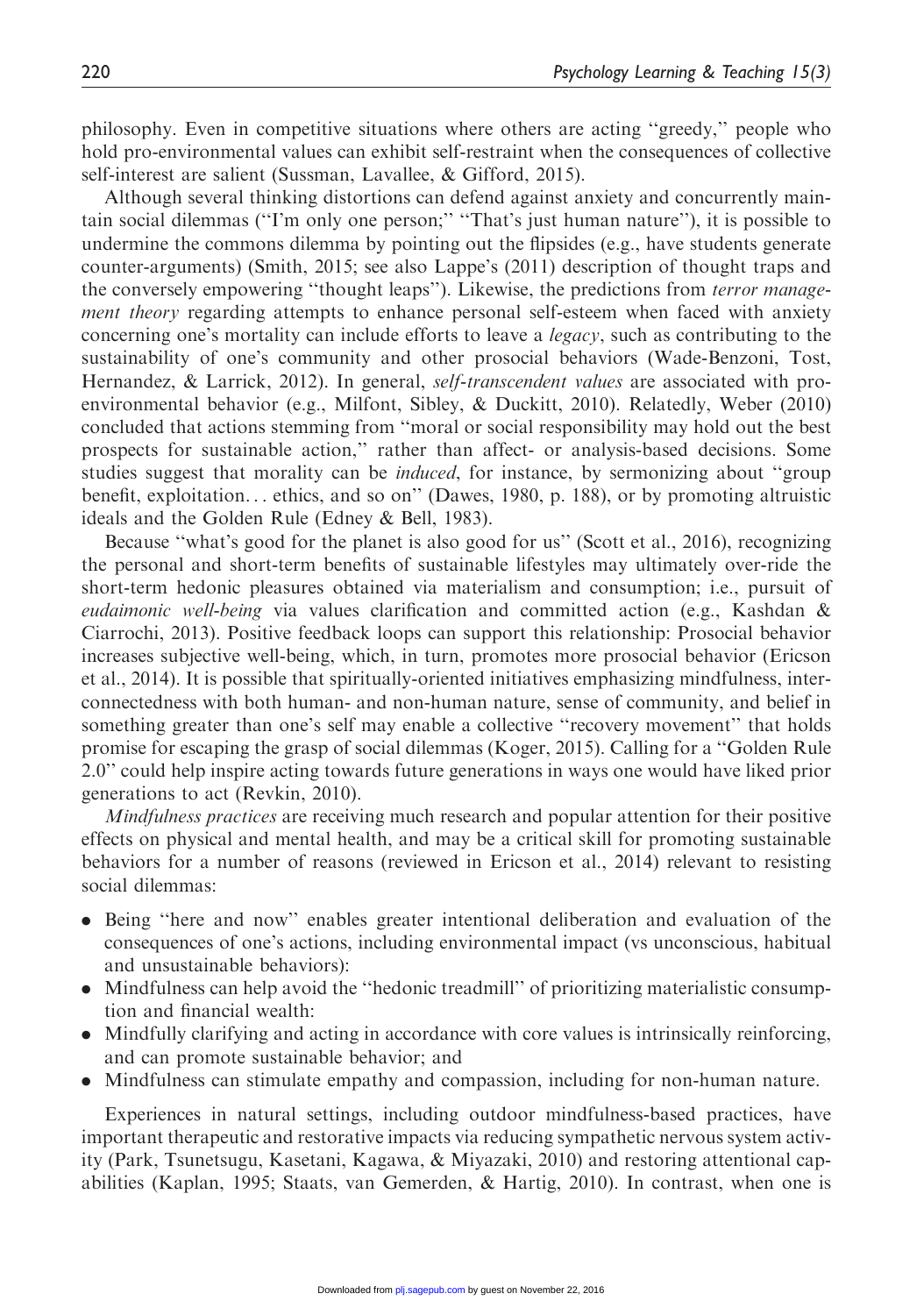stressed or cognitively fatigued, it is much easier to fall into social traps. Conceivably, positive experiences in nature can also foster a sense of *place attachment* that can lead to altruistic efforts to protect and preserve those areas and their inhabitants (reviewed in Gifford, 2014).

## **Conclusions**

Overall, it appears that localization efforts focused on people's ''everyday behavior within place-based communities'' are required, not only because of the ''biophysical realities'' of our time (i.e., declining material and energy supplies; DeYoung  $&$  Princen, 2012), but also because community-based initiatives can address the psycho-social-spiritual dimensions of a changing climate (Doppelt, 2012, 2016). Strengthening local communities and fostering social networks not only builds individual and collective *resilience* to weather the coming storms (Doppelt, 2016), but also reduces the likelihood of prioritizing self-interest (e.g., van Vugt, 2009). In something of a case study, a few residents of Martha's Vineyard spearheaded an initiative to improve the public bus system and expand community wind power (Nevin, 2005, 2010). By ''thinking locally and acting locally,'' people can avoid the overwhelm and paralysis that can be associated with ''thinking globally'' (Kolbert, 2008). The Transition Town Movement represents another example, enabling locally based conversions away from fossil-fuel based economies and transportation systems (Hopkins, 2008).

Such problem-focused coping strategies can enliven and inspire, even in the face of daunting challenges. In fact, people are ''at their best when they help themselves and help others, when they are called on to be creative and self-directed, and when they are tackling problems that are challenging, genuine, and meaningful. Human ingenuity, long aimed at crafting an industrial society, must now be aimed at crafting a durable civilization. The creative effort contains its own rewards'' (DeYoung & Princen, 2012, p. xxiii).

We hope that by tackling these issues in their courses, instructors and their students will join us in educating for – and building – a sustainable future. If each of tomorrow's activists, politicians, scientists, and citizens is better educated about human behavior and its underpinnings, all will benefit.

#### Declaration of Conflicting Interests

The author(s) declared no potential conflicts of interest with respect to the research, authorship, and/or publication of this article.

#### Funding

The author(s) received no financial support for the research, authorship, and/or publication of this article.

#### References

Arnocky, S., Milfont, T. L., & Nicol, J. R. (2013). Time perspective and sustainable behavior: Evidence for the distinction between consideration of immediate and future consequences. Environment and Behavior. doi: 10.1177/0013916512474987

Aronson, E., Wilson, T. D., & Sommers, S. R. (2016). Social psychology (9th ed.). New York: Pearson.

Bennett, L. (2008, November 14). Are human beings hard-wired to ignore the threat of catastrophic climate change? Greater Good, 2, 40–43. Retrieved 10/31/15 from http://www.alternet.org/story/ 106982/are human beings hard-wired to ignore the threat of catastrophic climate change

Berman, M. G., Jonides, J., & Kaplan, S. (2008). The cognitive benefits of interacting with nature. Psychological Science, 19, 1207–1212.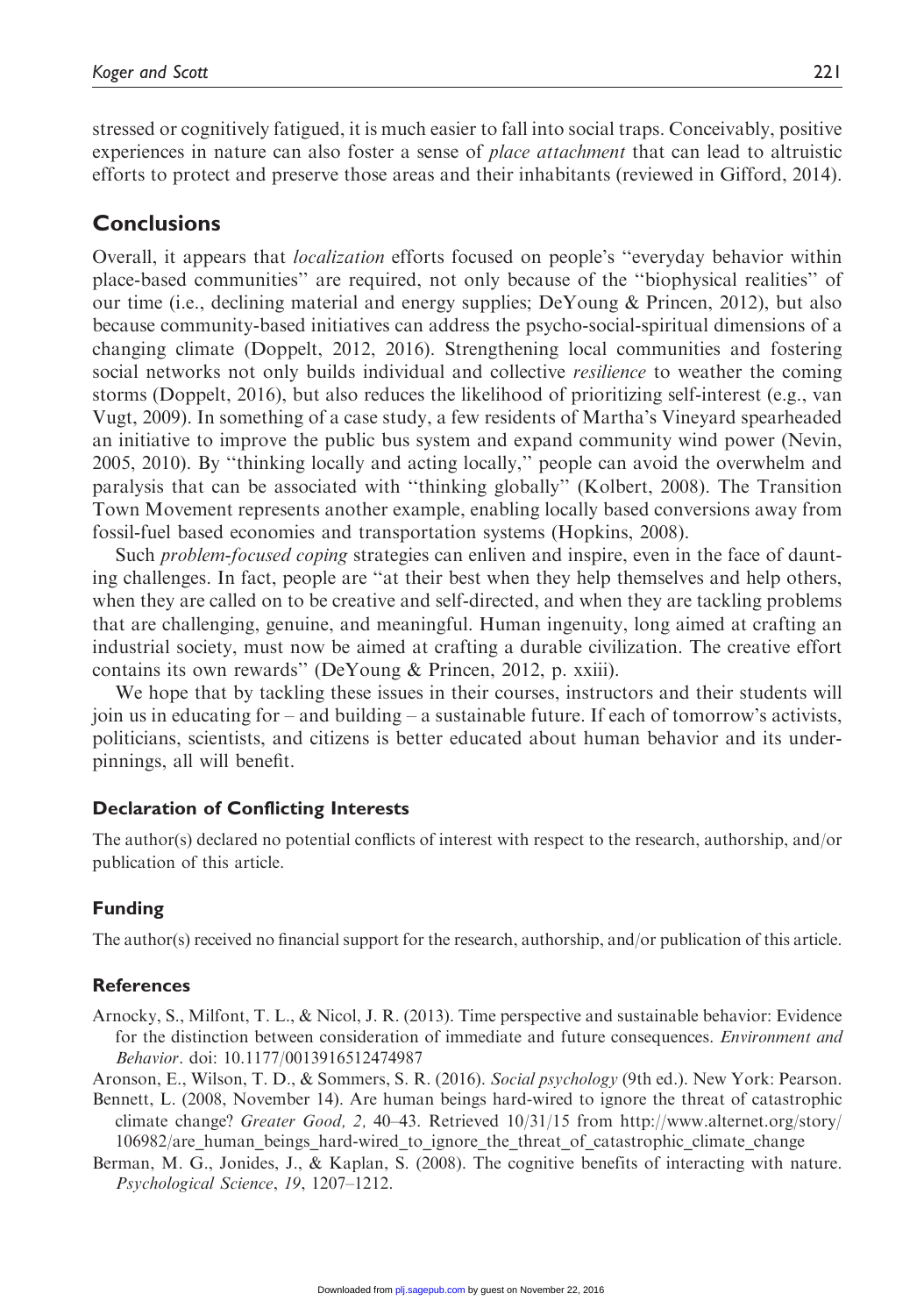- Brown, K. W., & Kasser, T. (2005). Are psychological and ecological well-being compatible? The role of values, mindfulness, and lifestyle. Social Indicators Research, 74, 349–368.
- Buzzell, L., & Chalquist, C. (2009). *Ecotherapy: Healing with nature in mind*. San Francisco, CA: Sierra Club Books.
- Capstick, S. B. (2013). Public understanding of climate change as a social dilemma. Sustainability, 5, 3484–3501. doi:10.3390/su5083484
- Clayton, S., & Myers, G. (2015). Conservation psychology: Understanding and promoting human care for nature (2nd ed.). West Sussex, U.K: John Wiley & Sons.
- Conn, S. (1998). Living in the earth: Ecopsychology, health and psychotherapy. The Humanistic Psychologist, 26, 179–198.
- Costello, A., Abbas, M., Allen, A., & Patterson, C. (2009). Managing the health effects of climate change. Lancet, 373, 1693–1733. Retrieved 11/21/15 from http://www.ucl.ac.uk/global-health/pro ject-pages/lancet1/ucl-lancet-climate-change.pdf
- Dawes, R. M. (1980). Social dilemmas. Annual Review of Psychology, 31, 169–193.
- DeYoung, R. K., & Princen, T. (2012). The Localization Reader: Adapting to the Coming Downshift. Cambridge, MA: MIT Press. doi: 10.13140/2.1.4821.8563
- Dickinson, J. L. (2009). The people paradox: Self-esteem striving, immortality ideologies, and human response to climate change. Ecology and Society, 14, 34–50.
- Doppelt, B. (2012). From Me to We: The five transformational commitments required to rescue the planet, your organization, and your life. Sheffield, U.K.: Greenleaf Publishing Ltd.
- Doppelt, B. (2016). Transformational Resilience: How building human resilience to climate disruption can safeguard society and increase wellbeing. Sheffield, U.K.: Greenleaf Publishing Limited.
- Edney, J. J., & Bell, P. A. (1983). The commons dilemma: Comparing altruism, the golden rule, perfect equality of outcomes, and territoriality. The Social Science Journal, 20, 23-33.
- Ericson, T., Kjøstad, B. G., & Barstad, A. (2014). Mindfulness and sustainability. Ecological Economics, 104, 73–79.
- Feinberg, M., & Willer, R. (2011). Apocalypse soon? Dire messages reduce belief in global warming by contradicting just-world beliefs. Psychological Science, 22, 34–38. doi: 10.1177/0956797610391911
- Frantz, C. M., & Mayer, F. S. (2009). The emergency of climate change: Why are we failing to take action? Analyses of Social Issues and Public Policy, 9(1), 205–222.
- Freud, A. (1936/1946). The ego and the mechanisms of defense, trans. C. Baines, New York: International Universities Press.
- Galli, A., Wackernagel, M., Iha, K., & Lazarus, E. (2014). Ecological footprint: Implications for biodiversity. Biological Conservation, 173, 121–132. doi: 10.1016/j.biocon.2013.10.019
- Gattig, A., & Hendrickx, L. (2007). Judgmental discounting and environmental risk perception: Dimensional similarities, domain differences, and implications for sustainability. Journal of Social Issues, 63, 21–39.
- Gardner, G. T., & Stern, P. C. (2002). Environmental problems and human behavior. New York: Pearson.
- Gifford, R. (2011). The dragons of inaction: Psychological barriers that limit climate change mitigation and adaptation. American Psychologist, 66, 290–302. doi: http://dx.doi.org/10.1037/a0023566
- Gifford, R. (2014). Environmental psychology: Principles and practices (5th ed.). Colville, WA: Optimal Books.
- Grandjean, P., & Landrigan, P. J. (2014). Neurobehavioural effects of developmental toxicity. The Lancet Neurology, 13(3), 330–338.
- Gregory, R. J. (2003). Venturing past psychic numbing: facing the issues. Journal for the Psychoanalysis of Culture and Society, 8, 232–237.
- Grundy, C. S., & Osbaldiston, R. (2006). Techniques of behavior change. In R. M. MacNair (Ed.), Working for peace: A handbook of practical psychology and other tools (pp. 255–262). Atascadero, CA: Impact.
- Gurung, R. A. R., Cacioppo, J., Enns, C., Frantz, S., Freeman, J., Hackathorn, J., & Loop, T. (2014). Strengthening the common core of the introductory psychology course. American Psychological Association (APA) Board of Educational Affairs Working Group on Strengthening the Common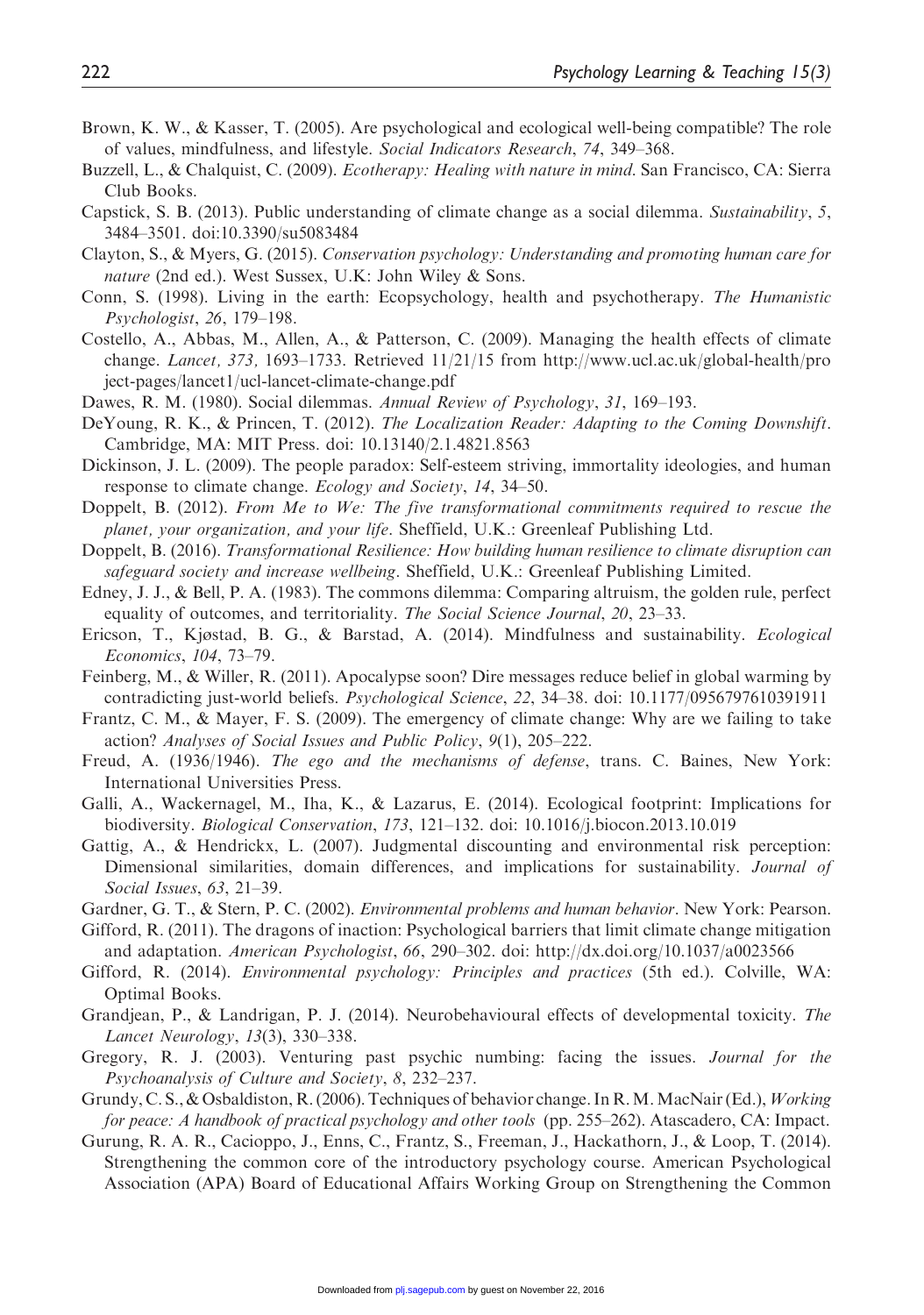Core of the Introductory Psychology Course. Retrieved, August 11, 2014 from www.apa.org/ed/ governance/bea/intro-psych-report.pdf

Hardin, G. (1968). The tragedy of the commons. Science, 162, 1243–1248.

- Harré, N. (2011). Psychology for a better world: Strategies to inspire sustainability. Available at psych.auckland.ac.nz/psychologyforabetterworld.
- Hartig, T., Mitchell, R., de Vries, S., & Frumkin, H. (2014). Nature and health. Annual Review of Public Health, 35, 207–228. DOI: 10.1146/annurev-publhealth-032013-182443.
- Hopkins, R. (2008). The transition handbook: From oil dependency to local resilience. White River Junction, VT: Chelsea Green Publishing.
- Jones, R. G. (2015). *Psychology of sustainability*. New York: Routledge.
- Kaplan, S. (1995). The restorative benefits of nature: Toward an integrative framework. Journal of Experimental Psychology, 15, 169–182.
- Kashdan, T. B., & Ciarrochi, J. V. (2013). Mindfulness, acceptance, and positive psychology. Oakland, CA: Context Press.
- Kasser, T. (2003). The high price of materialism. Cambridge, MA: MIT Press.
- Kazdin, A. E. (2009). Psychological science's contributions to a sustainable environment. American Psychologist, 64, 339–356. doi: 10.1037/a0015685
- Koenig, A. M., & Reyns, N. B. (2012). Assignments integrating psychology and environmental studies. Ecopsychology, 4, 110–116. doi: 10.1089/ECO.2012.0017
- Koger, S. M. (2015). A burgeoning ecopsychological recovery movement. Ecopsychology, 7, 245–250.
- Koger, S. M. (2009). Addressing barriers to changing environmentally relevant behaviors: Toxic chemicals as a case study. Ecopsychology, 1, 130–137. doi: 10.1089/eco.2009.0018
- Koger, S. M., & Scott, B. A. (2007). Psychology and environmental sustainability: A call for integration. Teaching of Psychology, 34, 10–18.
- Koger, S. M., & Winter, D. D. (2010). The psychology of environmental problems (3rd ed.): Psychology for sustainability. New York: Psychology Press.
- Koger, S. M., & Scott, B. A. (2013; Previous edition: 2011). Psychology and environmental sustainability: conservation psychology. Appendix for W. Weiten, Psychology: Themes and variations (9th ed.). Belmont, CA: Thomson Higher Education (Invited submission).
- Koger, S. M. & Scott, B. A. (2014; previous edition, 2012). Psychology and environmental sustainability: What's good for the Earth is good for us. Appendix for Weiten, W., Dunn, D. S. & Hammer, E. Y., Psychology applied to modern life (11th ed.). Belmont, CA: Wadsworth, Cengage Learning (invited submission).
- Koger, S. M., & Scott, B. A. (2012). Teaching environmentally focused psychology. Ecopsychology, 4, 77–80 (invited editorial).
- Koger, S. M., Scott, B. A., & Manning, C. M. (2016). Supplemental Instructor Resources for B. A. Scott et al., (2016). *Psychology for sustainability* (4th ed). New York: Psychology Press. Companion website available at https://www.routledge.com/products/9781848725805
- Kolbert, E. (2008, July 7). The island in the wind: A Danish community's victory over carbon emissions. Retrieved 11/1/15 from http://www.newyorker.com/magazine/2008/07/07/the-island-in-the-wind
- Lappé, F. M. (2011). *EcoMind: Changing the way we think, to create the world we want.* New York: Nation Books.
- Leiserowitz, A. (2007). Communicating the risks of global warming: American risk perceptions, affective images, and interpretive communities. In S. C. Moser & L. Dilling (Eds.), Creating a Climate for Change: Communicating Climate Change and facilitating Social Change (pp. 44–63). Cambridge, UK: Cambridge University Press.
- Lertzman, R. (2012). Researching psychic dimensions of ecological degradation: Notes from the field. Psychoanalysis, Culture & Society, suppl. Special Section: Locating the psychosocial: Using Klein, 17.1, 92–101.
- Lifton, R. J. (1982). Beyond psychic numbing: A call to awareness. American Journal of Orthopsychiatry, 52(4), 619–629.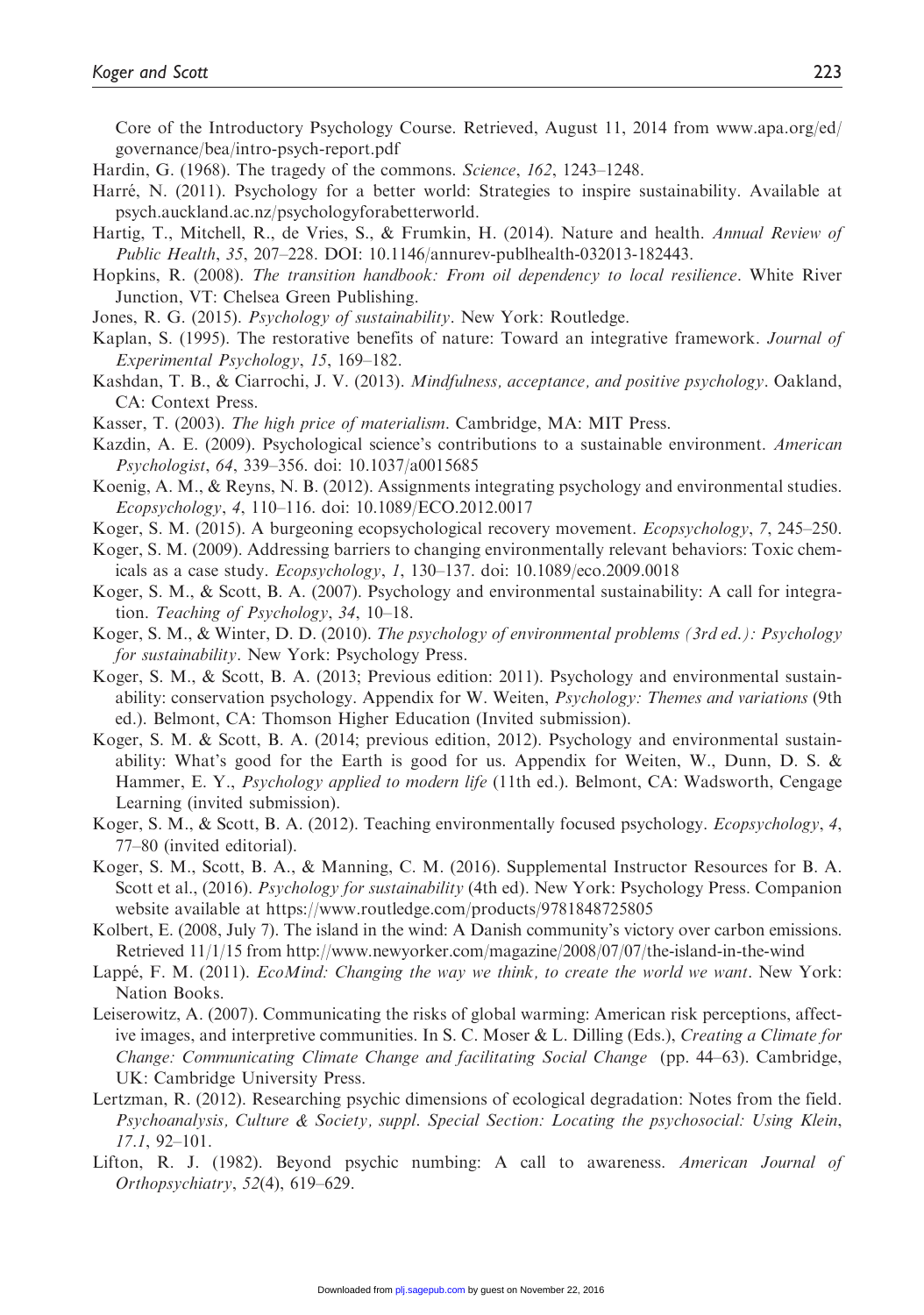- Menzel, S. (2013). Are emotions to blame? The impact of non-analytical information processing on decision-making and implications for fostering sustainability. Ecological Economics, 96, 71–78.
- Milfont, T. L., Sibley, C. G., & Duckitt, J. (2010). Testing the moderating role of the components of norm activation on the relationship between values and environmental behaviour. Journal of Cross-Cultural Psychology, 41, 124–131.
- Milinski, M., Sommerfeld, R. D., Krambeck, H. J., Reed, F. A., & Marotzke, J. (2008). The collectiverisk social dilemma and the prevention of simulated dangerous climate change. Proceedings of the National Academy of Sciences, 105(7), 2291–2294.
- Moore, K. D., & Nelson, M. P. (2011). *Moral ground: Ethical action for a planet in peril*. San Antonio, Texas: Trinity University Press.
- Myers, D. G. (2012). Social psychology (11th ed.). New York: McGraw-Hill Education.
- Nevin, J. A. (2005). The inertia of affluence. Behavior and Social Issues, 14, 7–20.
- Nevin, J. A. (2010). The power of cooperation. The Behavior Analyst, 33, 189–191.
- Nisbet, E. K., Zelenski, J. M., & Murphy, S. A. (2011). Happiness is in our nature: Exploring nature relatedness as a contributor to subjective well-being. Journal of Happiness Studies, 12, 303–322. doi: 10.1007/s10902-010-9197-7
- Norgaard, K. M. (2011). Living in denial: Climate change, emotions, and everyday life. Cambridge, MA: MIT Press.
- Osbaldiston, R., & Sheldon, K. M. (2002). Social dilemmas and sustainability: promoting peoples' motivation to "cooperate with the future". In P. Schmuck & W. P. Schultz (Eds.), *Psychology of* sustainable development (pp. 37–57). Norwell, MA: Kluwer Academic Publishers.
- Osman, M. (2004). An evaluation of dual-process theories of reasoning. Psychonomic Bulletin & Review, 11, 988–1010.
- Ostrom, E., Burger, J., Field, C. B., Norgaard, R. B., & Policansky, D. (2007). Revisiting the commons: local lessons, global challenges. Science, 284, 278–282.
- Park, B. J., Tsunetsugu, Y., Kasetani, T., Kagawa, T., & Miyazaki, Y. (2010). The physiological effects of Shinrin-yoku (taking in the forest atmosphere or forest bathing): evidence from field experiments in 24 forests across Japan. Environmental Health and Preventive Medicine, 15, 18–26.
- Revkin, A. C. (2010, May 25). Do humans need a Golden Rule 2.0? The New York Times. Retrieved 11/  $21/15$  from http://dotearth.blogs.nytimes.com/2010/05/25/do-humans-need-a-golden-rule-2-0/?  $r=0$
- Roszak, T. (1992). The voice of the earth: An exploration of eco-psychology. New York: Simon & Schuster.
- Roszak, T., Gomes, M. E., & Kanner, A. D. (1995). Ecopsychology: Restoring the earth, healing the mind. San Francisco: Sierra Club Books.
- Saunders, C. D. (2003). The emerging field of conservation psychology. Human Ecology Review, 10, 137–149.
- Scott, B. A. & Koger, S. M. (2014; previous edition: 2011). The psychology of environmental sustainability. Appendix for W. Weiten, Psychology: Themes and variations, briefer version (9th ed.). Belmont, CA: Thomson Higher Education (Invited submission).
- Scott, B. A., Amel, E. L., Koger, S. M., & Manning, C. M. (2016). *Psychology for sustainability* (4th ed.). New York: Psychology Press.
- Skinner, B. F. (1953). Science and human behavior. New York: Macmillan.
- Skinner, B. F. (1991). Why are we not acting to save the world? In W. Ishaq (Ed.), Human behavior in today's world (pp. 19–29). New York: Praeger.
- Slovic, P. (2007). "If I look at the mass I will never act": Psychic numbing and genocide. Judgment and Decision Making, 2, 79–97.
- Slovic, S., & Slovic, P. (2004–2005). Numbers and nerves: Toward an affective apprehension of environmental risk. Whole Terrain, 13, 14–18.
- Slovic, P., Finucane, M., Peters, E., & MacGregor, D. G. (2002). The affect heuristic. In T. Gilovich, D. Griffin & D. Kahneman (Eds.), Heuristics and biases: The psychology of intuitive judgment (pp. 397–420). New York: Cambridge University Press.